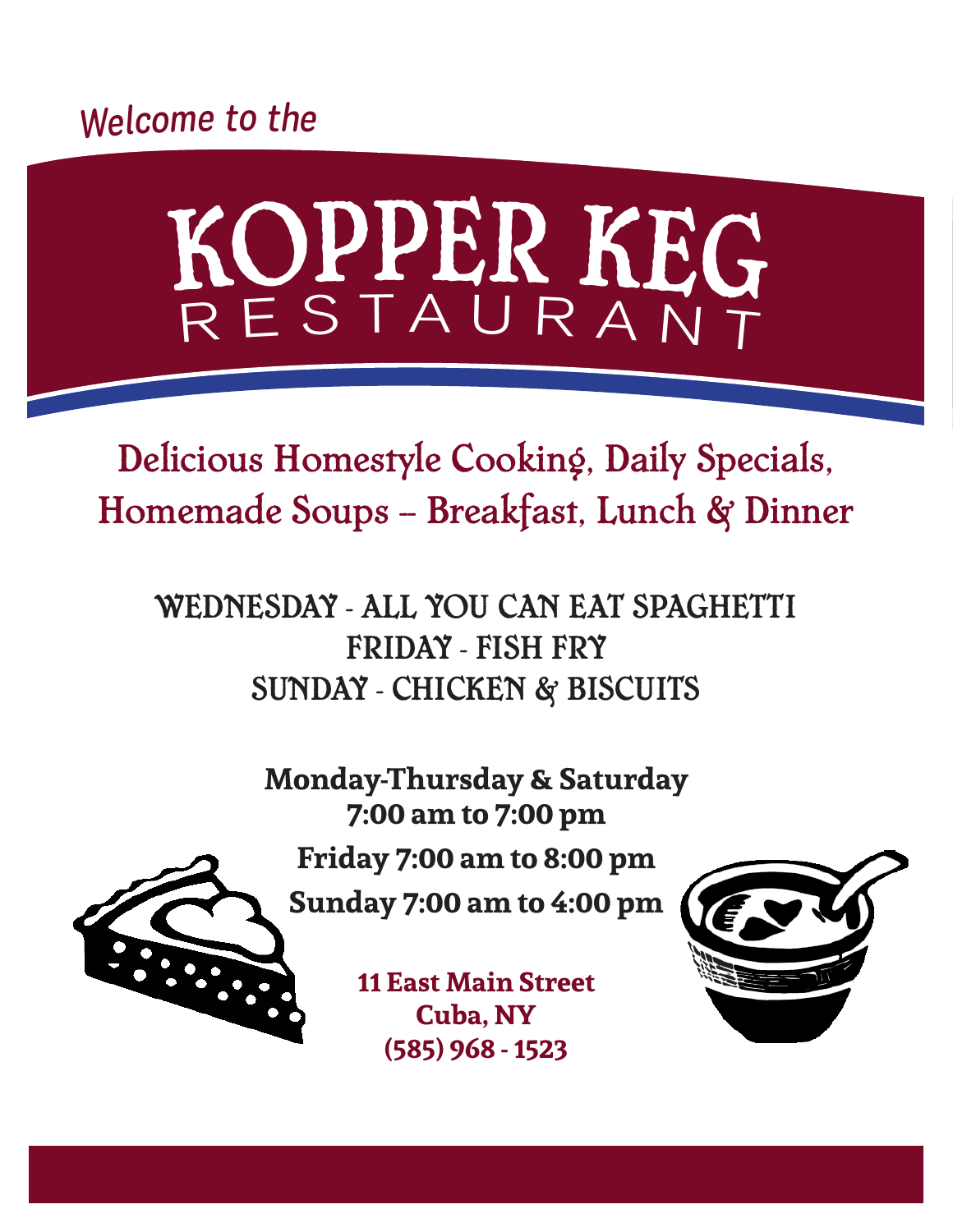# APPETIZERS

#### We use only cholesterol free, low saturated fat, canola oil.

**Deep Fried Mushrooms** with dip *6.69*

**Deep Fried Onion Rings** with dip *5.39*

**Deep Fried Cauliflower** with dip *6.69*

**Mozzarella Cheese Stix** 6 with dip *7.09*

**Pizza Logs** with French Fries *7.99*

**Loaded Keg Fries** Seasoned fries, our own texas hot sauce, creamy homemade cheese sauce, french fried onion pieces, bacon and a drizzle of zippy horseradish sauce *10.09*

**Deep Fried Pickles** Tart, juicy pickle slices with a crispy coating. Served with homemade dip *5.99*

**Kettle Nachos** Crispy tortilla chips piled high with your choice of beef or chicken marinated and topped with our creamy homemade cheese sauce, jalapeno peppers, fresh diced onions, and bell peppers, a drizzle of ranch dressing and a sprinkle of chives  $10.59$  **D** 

**Keg Mix** mushrooms, cauliflower, onion rings, & tater skins with dip *9.79*

#### **Chicken Nuggets**

served with BBQ, sweet & tangy, blue cheese, or ranch *10 for 5.19*

#### **Breaded Chicken Wing Dings**

8 pieces with choice of mild, medium, hot, or sweet & tangy sauce. Served with celery and bleu cheese *9.79*

**Chicken Tenders** delicious tender breast tenderloin with fries and your choice of BBQ, sweet & tangy, bleu cheese, or ranch 8.99 **D** 

**Deep Fried Tater Skins** served plain, with wing sauce, or parmesan cheese and sour cream or ranch dressing *4.99*

# SALADS

**Pittsburgh Salad** Crisp lettuce with veggies, charcoal grilled steak or chicken strips, golden french fries and cheese. Steak 12.09 | Chicken 10.99 **D** 

**Julienne Salad** Fresh lettuce and veggies with ham, turkey and cheese. *Small 8.89 | Large 9.89* B

**Chicken "Grilliene" Salad** Fresh lettuce, veggies and cheese topped with charcoal grilled chicken strips. *9.89* B

**Chicken Tender Salad** Fresh lettuce, veggies, and cheese topped with two chicken tenders  $10.99$  m

**Caesar Salad** Romaine lettuce, chicken strips, parmesan cheese, croutons and caesar dressing *9.99*

**Tuna Salad Plate** Tuna salad, tomato slice, green pepper, cottage cheese and celery sticks. Served on a bed of lettuce with a roll or crackers 9.39 **B** 

**Cottage Cheese and Fruit Plate**  Served with crackers or a roll 8.89 **B** 

**Tossed Salad** *Small 3.29 | Large 4.99*

## HOMEMADE SOUP

**Soup of the Day**  *Cup 3.39 | Bowl 4.49*

**Chili**  *Cup 3.99 | Bowl 4.79*

**New England Clam Chowder** (When available) *Cup 3.99 | Bowl 4.79*

# COLD SANDWICHES

Sandwiches available on white, wheat, rye, sourdough, salt rising, or gluten free bread (1.00 extra). Served with chips & pickle.

**Chicken Caesar Wrap** romaine, onion, croutons, parmesan, and caesar dressing *9.19*

**Deli Sandwich** Choose Turkey, Ham or Roast Beef with lettuce, tomato, and mayo 6.19

**Turkey Deluxe** thinly sliced turkey with bacon, cheese, lettuce, and mayo 8.99 **Deluxe** 

**Club Sandwich** choice of ham, turkey, tuna, or beef 8.99

**Homemade Meatloaf** *7.29*

**Tuna Fish** *5.49*

**BLT** 6.39 **D** 

**Egg Salad** 4.49 **D** 



# LITE COMBOS

*Choose a half sandwich & 2 sides 8.99*

| <b>Sandwich Choices:</b>                  |                                         |  |
|-------------------------------------------|-----------------------------------------|--|
| Ham                                       | Tuna Fish                               |  |
| <b>Turkey</b>                             | <b>Cheese</b>                           |  |
| <b>BIT</b>                                | <b>Egg Salad</b>                        |  |
| Sandwiches are available on white, wheat, |                                         |  |
|                                           | rye, salt rising, or gluten free bread. |  |

#### **Side Choices:**

**Chili | Cup of Soup** *(upgrade to a bowl .99)* **Salad | Fresh Fruit | Applesauce Cottage Cheese | Macaroni Salad Potato Salad | Cornbread | Yogurt**

*Add a third side 1.99*



B **Gluten Free** D **Can be modified to gluten free**

\*Advisory: Consuming raw or undercooked meat, poultry, seafood, shellfish, or eggs may increase your risk of foodborne illness.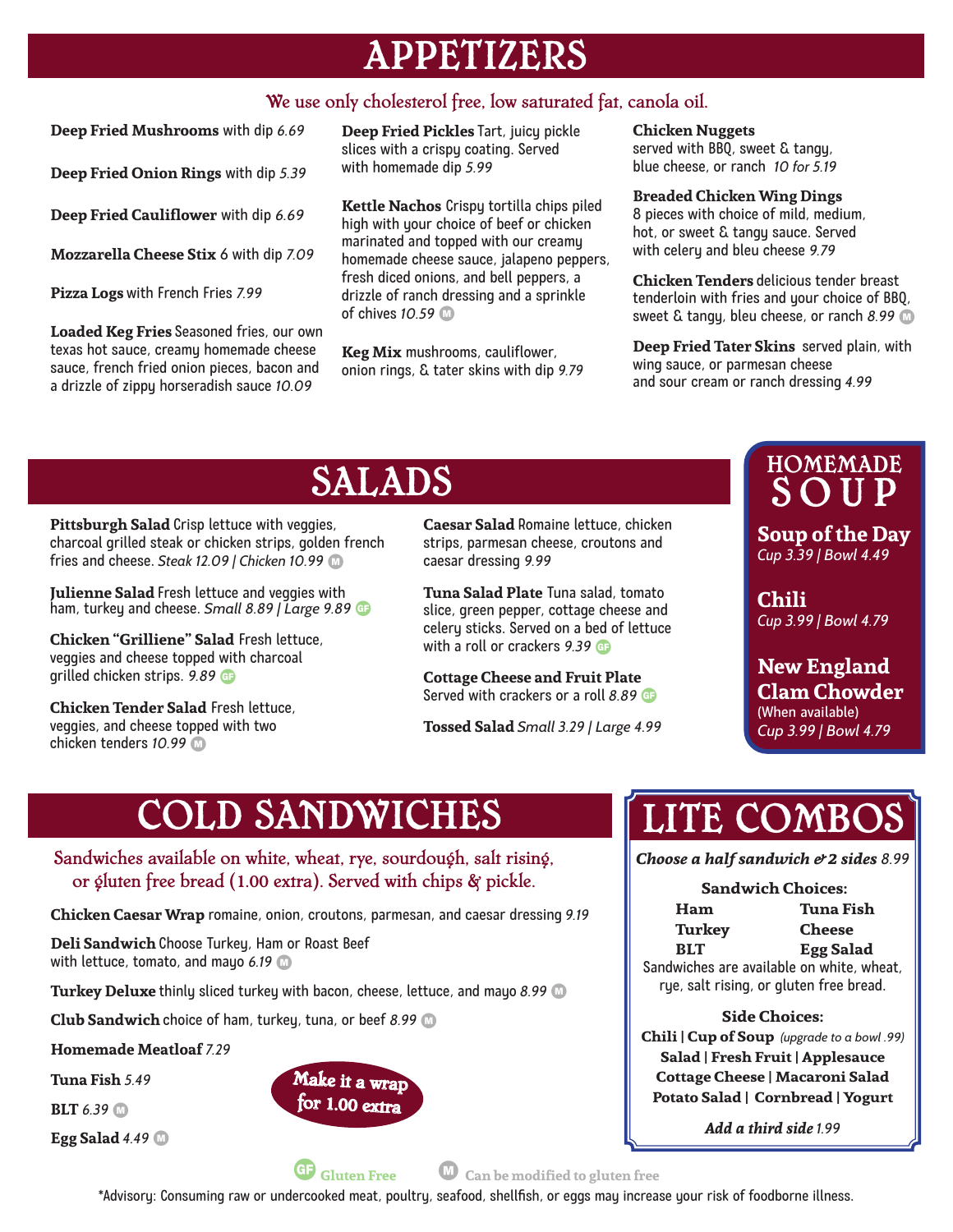# HOT SANDWICHES

#### Sandwiches are served with chips & pickle.

### REUBENS

**Open Faced Reuben** Corned beef, sauerkraut, and Swiss cheese, piled on rye with Thousand Island dressing on the side *9.49*

**Open Faced Turkey Reuben** *8.99*

**Closed Chicken Reuben** Chicken breast with sauerkraut and Swiss cheese on grilled rye bread *8.99*

**Corned Beef Melt** Thinly sliced corned beef, onion and cheese, grilled on your favorite bread 9.19 **D** 

**Poor Man's Reuben** Hot dog, sauerkraut, Swiss cheese, and Thousand Island dressing *7.89*

# SIGNATURE BURGERS\*

Quarter pound, local, free range. 100% grass fed/grass finished. No hormones, no antibiotics, and no grain. Served with chips and pickle.

**Keg Burger** with mushrooms, peppers, onions and melted cheese 11.59 | with Bacon 12.59

**Pizzaburger** with sauce and mozzarella cheese 11.29 **D** 

**Bleu Chip Burger** lean ground beef combined with creamy bleu cheese and crisp potato chips. Grilled to perfection and served with our own special sauce 11.89

**Texas Burger** Made with our own sauce and chopped onions 11.49 | with cheese 12.49 **D** 

**Sunrise Burger** cheddar cheese, bacon and a fried egg 13.29 **D** 

## CHICKEN & TURKEY FAVORITES

**Crispy Chicken Sandwich**  golden batter fried whole breast on a whole grain roll with lettuce, tomato and mayo *10.59*

**Chicken Cheddar Bacon Deluxe** with lettuce, tomato, and mayo charcoal grilled chicken, bacon, cheddar cheese, lettuce, tomato and mayo 11.99 **D** 

**Grilla Deluxe** charcoal grilled chicken with mushrooms and cheddar cheese 10.89

**Grilla Cordon Bleu** charcoal grilled chicken with thinly sliced ham and melted Swiss cheese 10.89 CD

**Chicken Tender Sandwich**  served on your favorite bread, toast, or bun *11.39* 

**Hot Turkey Sandwich** Thinly sliced roasted turkey breast sandwiched between your favorite bread and topped with gravy *10.39*

**Grilled Turkey, Bacon & Swiss** *11.89*

### We can make any Burger or Sandwich Gluten Free **~**Just Ask!**~**

B **Gluten Free** D **Can be modified to gluten free** \*Advisory: Consuming raw or undercooked meat, poultry, seafood, shellfish, or eggs may increase your risk of foodborne illness.

## BEEF

Our own seasoned, slow roasted premium round.

**Hot Roast Beef with Choice of Potato** Thinly sliced inside round, sandwiched between your favorite bread and topped with gravy *11.39*

**Open Keg Beef Deluxe** A pile of thinly sliced inside round with mushrooms, onions, peppers, and melted cheese 10.99 **D** 

**Beef Bacon Deluxe** Thinly sliced inside round with bacon and melted cheese on a toasted bun 10.09 **D** 

**Beef on Bun** Thinly sliced inside round on a toasted bun 7.99 with sautéed onions & cheese 9.99

**Beef on Weck** Thinly sliced inside round on a toasted kimmelwick roll 8.99 **D** 

# BUILD-A-BURGER\*

#### Create your own juicy burger.

#### **1) Choose a Protein** D

**Beef** - 1/4 lb. local, free range. 100% grass fed/grass finished. No hormones, no antibiotics, and no grain. *8.00*

**Turkey "Burger" -** 1/4 lb. *8.00*

**Plant Based** *8.00* **Chicken Breast** *8.00*

**2) Choose a Bun** White Bun | Whole Grain Lettuce Wrapped | Gluten Free

**3) Choose Free Toppings** Crisp Lettuce | Tomato Onion | Dill Pickles | Mayo 1000 Island Dressing

**4) Cheese** American *1.50* 

Cuba Cheddar | Pepper Jack Swiss | Provolone Blue Cheese Crumbles +*.50*

**5) Premium Sauce** *.50* Ranch | BBQ Sauce Garlic Mayo | Sweet & Tangy Vegannaise

**6) Premium Toppings** *1.00* Onion Strips | Green Chili Grilled Mushrooms Jalapenos Bacon *+.50*

## CLASSICS

**Homemade Hot Meatloaf** thick slice sandwiched between your favorite bread and topped with gravy. Served with choice of potato *11.59*

**Texas Hot** with our own sauce and chopped onions served on a toasted bun *3.99*

**Hot Dog** *2.89 | with Sauerkraut 3.79 | Chili Dog 4.59*

**Western Egg Sandwich** 7.79

Fried Egg Sandwich 4.39 | with bacon or ham 7.39

Grilled Cheese 3.79 | with bacon or ham 5.89

**Fish Sandwich** breaded haddock with tartar sauce on a toasted bun *9.20*

**Grilled Meatloaf** with cheese on toasted bun *8.89*

**Tuna Burger** with cheese on a bun *7.70 with sautéed onions 8.29* 

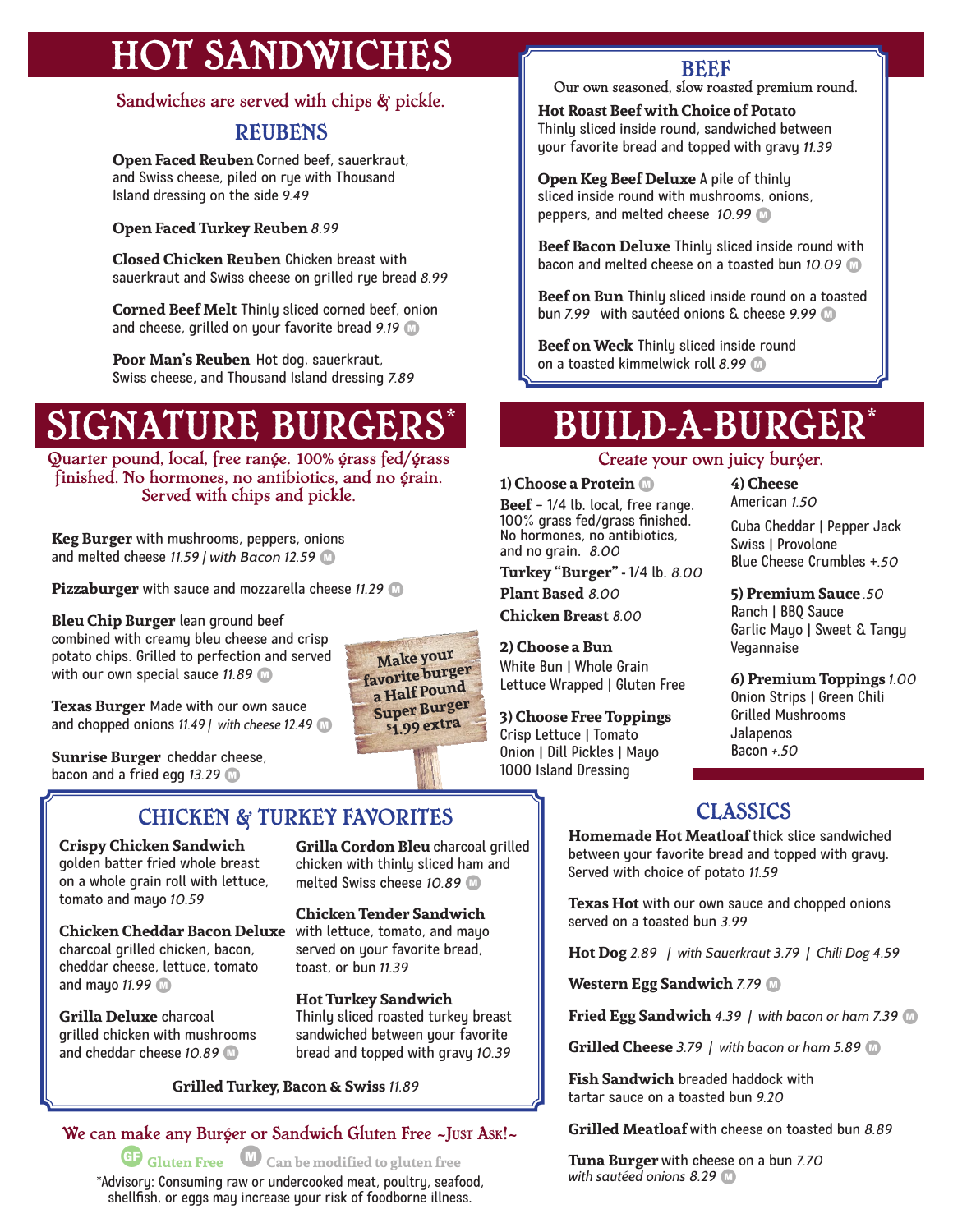# BREAKFAST

**We now use Organic Free Range Eggs**

Breakfast is served all day,everyday except serving only until 11:30 on Fridays. Breakfast includes coffee or hot tea. (Does not include specialty coffee.)

## EGGS & MEAT

**Hungry People's Breakfast** 3 eggs\*, 2 meats (ham, bacon, sausage, or small hash), home fries and toast 10.29 **D** 

**4 oz. Sirloin Steak, Eggs**\* **& Toast** *9.79* D *with home fries 10.99*

**Two Eggs<sup>\*</sup>, Toast or Pancake** 3.99 / with home fries 5.79 **D** 

**Two Eggs**\***, Ham, Bacon, or Sausage & Pancake or Toast** 6.99 | with home fries 8.29

**One Egg\*** & Toast or Pancake 3.49 **D** 

## CORNED BEEF HASH

**Corned Beef Hash, Two Eggs**\* **& Toast** *7.49* D

**Keg Scramble** 1/4 lb. tender corned beef or small hash, scrambled together with eggs, peppers, onions, and cheese over the top. Served with toast 8.69

## HALF-A-BREAKFAST

**One Egg**\***, One Meat (bacon, sausage or ham) & Pancake or Toast** 5.29 | with home fries 5.89

**One Potato Pancake, One Meat (bacon, sausage or ham) & One Egg**\* *5.59* D

**Small Corned Beef Hash, One Egg**\***, & One Pancake or Toast** 5.59



## BUILD YOUR OWN OMELET

**Basic Omelet** Three eggs, nothing added & toast *4.09*

ADDITIONS *.60 each Green Peppers | Tomatoes | Onions | Jalapenos | Banana Peppers* 

> *1.50 each Spinach | Mushrooms | Cheese*

*1.80 each Ham | Bacon | Sausage | Hash | Chili | Philly Steak | Texas Hot Sauce*



# SIDE ORDERS

**One Egg**\* *1.50* **Ham, Bacon or Sausage** *2.69* **Corned Beef Hash** *Large 3.59 | Small 2.59* **Home Fries or Hash Browns**  with or without onions *3.69* **Toast** (white, wheat, rye, or sourdough) *1.79* **Gluten Free Toast** *2.79* **English Muffin or Bagel** *2.29* **Salt Rising or Cinnamon Raisin Toast** *1.99*

**Sausage Gravy** *2.89* **Small Sausage Gravy & Biscuit** *4.49* **Cream Cheese** *.75* **Peanut Butter** *.25* **Brown Gravy** *.80* **One Pancake or French Toast\*** *2.29* **Potato Pancake** Served with sour cream or applesauce *3.19*

**One Blueberry, Chocolate Chip, or Raisin Pancake** *2.89*

## **Breakfast Bowl**

**Sausage Gravy** *6.29* -Over Biscuits -Over Homefries -Over Both (minus one biscuit)

KEG CLASSICS

**Egg McKeg** One egg\*, meat and melted cheese on an English muffin or toast *5.49*

**Potato Pancakes** *Three 7.59 | Short Stack 5.59* and cheese melted on top *8.99 | Add meat 1.50*  **Creamy Oatmeal**

A bowl full of homefries, sausage gravy, two eggs,

*Cup 3.09 | Bowl 3.89 Try it with Blueberries, Raisins or Nuts .60*

## PANCAKES & FRENCH TOAST

**We only serve 100% Pure Local Maple Syrup!**  (choice of buckwheat or buttermilk pancakes)

**Pancakes** Golden brown with butter and syrup *Full Stack 5.89 | Short Stack 5.39 00* 

**Blueberry, Chocolate Chip or Raisin Pancakes** *Full Stack 6.99 | Short Stack 2 - 6.49* D

**Strawberry Roll-Up** Delicious golden brown pancake rolled around strawberry filling topped with whipped cream *7.29*

**Kegcake** A pancake with meat, two eggs\*, and melted cheese on top 8.99

**Pancakes or French Toast**\* **& Two Eggs** *7.29 with ham, bacon or sausage 8.59* 

**French Toast**\* Golden brown with butter and syrup *6.59*  **Short Stack 6.09 CD** 

**Stuffed French Toast**\* 2 eggs\*, choice of meat, and cheese between 2 slices of golden french toast 8.99

SWEET TOOTH

**L.A. Cinnamon Toast** A thick slice, buttered and grilled with cinnamon glaze on top *3.59*

**Large Homemade Cinnamon Roll** *3.39*

#### **Homemade Donut** *1.59*



\*Advisory: Consuming raw or undercooked meat, poultry, seafood, shellfish, or eggs may increase your risk of foodborne illness.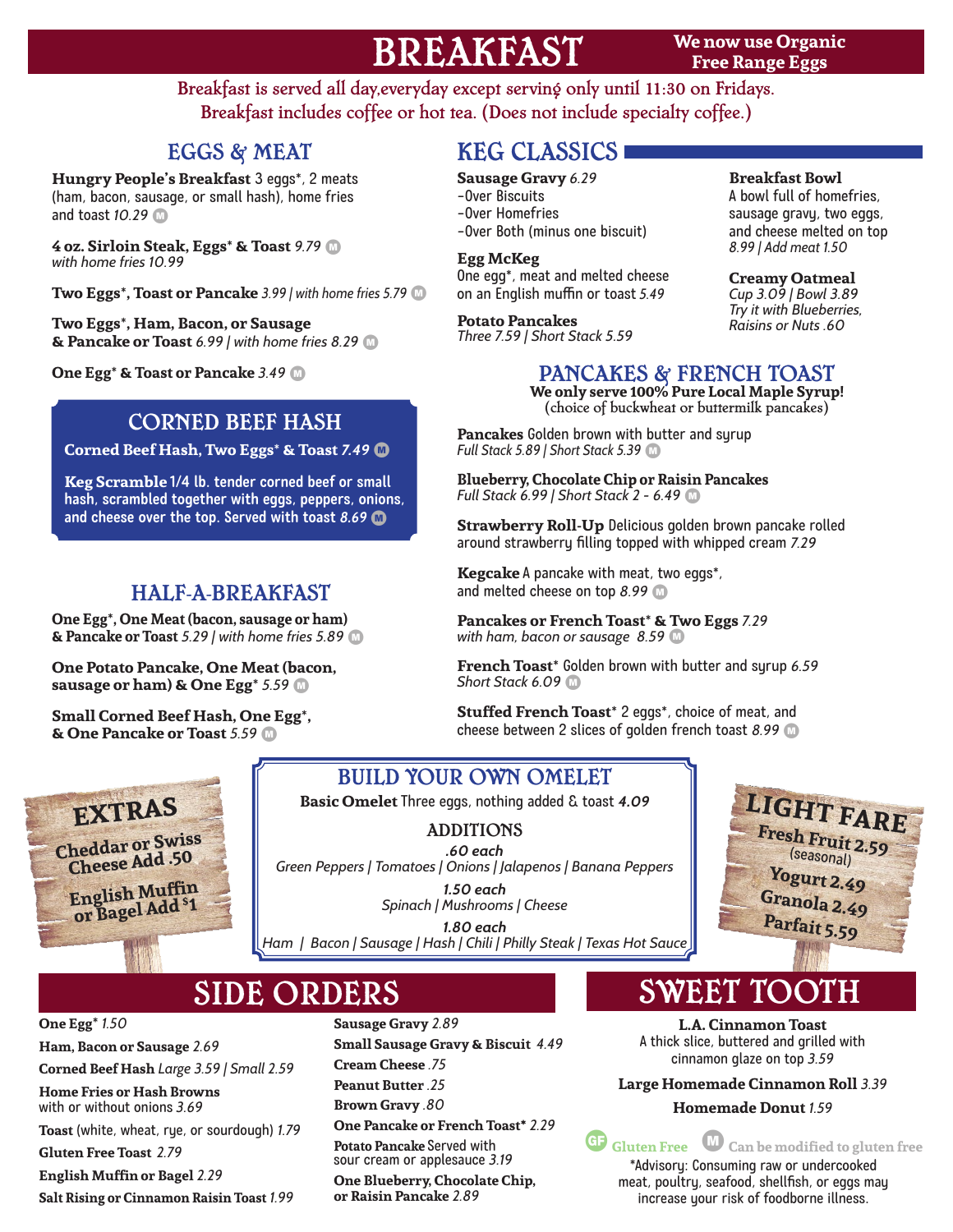# DINNERS

#### Dinners include choice of potato, side dish and roll. We serve real potatoes!

**Hamburger Steak** local organic, free range lean ground beef with sautéed mushrooms and onions 12.95 **G** 

**New York Strip Steak\*** 8 oz. lean and tender, charcoal grilled to your taste *14.49* B

**Sirloin Steak\*** 8 oz. sirloin charcoal grilled to your taste *13.49* B

**Liver and Onions** delicious and made to order *9.99 with bacon 10.99* **B** 

#### **Garbage Plate**

Piled high layers of home fries, baked beans, texas hot sauce, choice of a hot dog, burger or chicken, macaroni salad, chopped onion and a drizzle of mustard. Served with a roll. *12.99*

**Baked Meatloaf** homemade and delicious *10.99*

**Baked Ham with Pineapple** sautéed before serving *10.89*

**Macaroni & Cheese** deliciously homemade and extra creamy *9.39*

# SEAFOOD

**Three Jumbo Breaded Shrimp & 8 oz. Sirloin Steak**  choice of potato, side dish and roll *17.99*

**Breaded Shrimp** Five large golden deep fried shrimp. Served with cocktail sauce, choice of potato, side dish and roll *11.69*

**Shrimp in a Basket** Tasty little shrimp with cocktail sauce and french fries *9.79*

**Deep Fried Scallops** choice of potato, side dish and roll *12.99*

**Fisherman's Platter** lightly breaded flounder, scallops, and shrimp with choice of potato, side dish and roll *15.49*

**Salmon Fillet** 4 oz. salmon fillet lightly seasoned and grilled. Choice of potato, side dish and roll 11.99 **D** 

SIDES

**Macaroni Salad or Potato Salad** *3.29*

**Cole Slaw** *3.29*

**Fresh Fruit** *2.59*

**Cottage Cheese** *3.29*

**Applesauce** *2.59*

**Hot Vegetables** *2.59*

**Macaroni & Cheese** *2.99*

**Mashed Potatoes** *3.69 with gravy 4.49*

**Home Fries** *3.69*

**French Fries** *Small 2.99 Regular 3.69 | with Gravy 4.49*

**Criss Cut Fries** with ranch dressing *4.19*

**Sweet Potato Fries** *4.69*

B **Gluten Free** D**Can be modified to gluten free** \*Advisory: Consuming raw or undercooked meat, poultry, seafood, shellfish, or eggs may increase your risk of foodborne illness.

**Southern Fried Chicken** 3 piece, golden brown and tender *11.69*

**Chicken Grilla Dinner** grilled chicken breast with choice of plain, cajun, or lemon pepper seasoning *One Piece 8.99 | Two Piece 10.29* D

#### **Chicken Parmesan**

Golden batter fried whole chicken breast topped with our homemade sauce and provolone cheese *10.69*  **Two Piece Chicken 12.99 CD** 

**Pork Chop Dinner** Tender, juicy and charcoal grilled *One Chop 10.29 | Two Chops 12.59* B

**Eggplant Parmesan**  Tender eggplant slices fried crisp topped with our homemade sauce and provolone cheese *10.99*



## FRIDAY FISH FRY Served 10:30 am to 8:00 pm.

**We use only boneless, skinless, Haddock. Served with choice of potato, side dish, and roll.** 

Choice of Beer Battered, Breaded, Broiled, Cajun, Lemon Pepper, Garlic Pepper, K.K. Spice, Scampi Style, or Idaho Breaded

> **Regular Portion** *12.49* **Small Portion** *11.89*

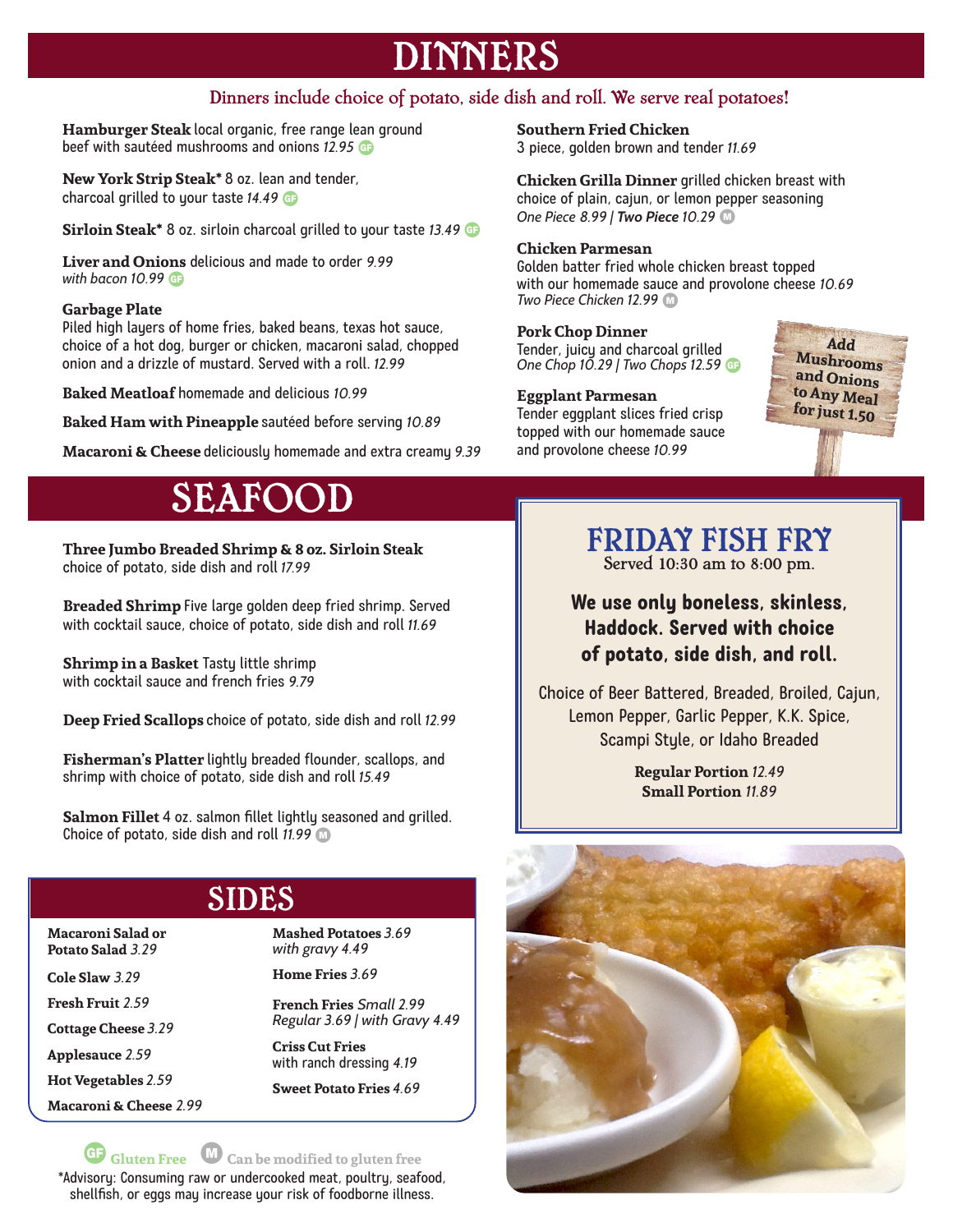| <b>KIDS</b>                                  |                          |                                              |
|----------------------------------------------|--------------------------|----------------------------------------------|
| Includes two sides and a small beverage 7.49 |                          |                                              |
|                                              | <b>Hot Dog</b>           | <b>5 Chicken Nuggets</b>                     |
|                                              | <b>2 Chicken Tenders</b> | <b>1 Slice of Meatloaf</b>                   |
|                                              | Cheeseburger             | <b>Julienne Salad</b>                        |
|                                              | 4 Wing Dings             | <b>Macaroni &amp; Cheese</b>                 |
|                                              | <b>Grilled Cheese</b>    | Kids Mix:<br>1 Tender, 1 Wing Ding, 1 Nugget |

Side Choices: Fresh Fruit, Applesauce, Small Tossed Salad, French Fries, Cottage Cheese.

# DESSERT

#### CINNAMON ROLLS Homemade Frosted or Unfrosted *3.39*

**Homemade Cake** *4.09* **Homemade Cookies** *1.79* **Homemade Donuts** *1.79*

## ICE CREAM

**Golden Vanilla** *small 2.59 | large 3.29*

**Sundaes** Chocolate, Strawberry or Butterscotch, topped with whipped cream and a cherry *Small 3.19 | Large 4.59*

**Mexican Sundae** Golden vanilla ice cream with chocolate syrup, spanish nuts, whipped cream and a cherry *4.79*

**Hot Fudge Sundae** Thick and creamy fudge over 2 scoops of golden vanilla ice cream topped with whipped cream and a cherry *4.89 Have it with spanish nuts for 5.19*



Please ask server if additional Desserts are available.

B **Gluten Free** D **Can be modified to gluten free**